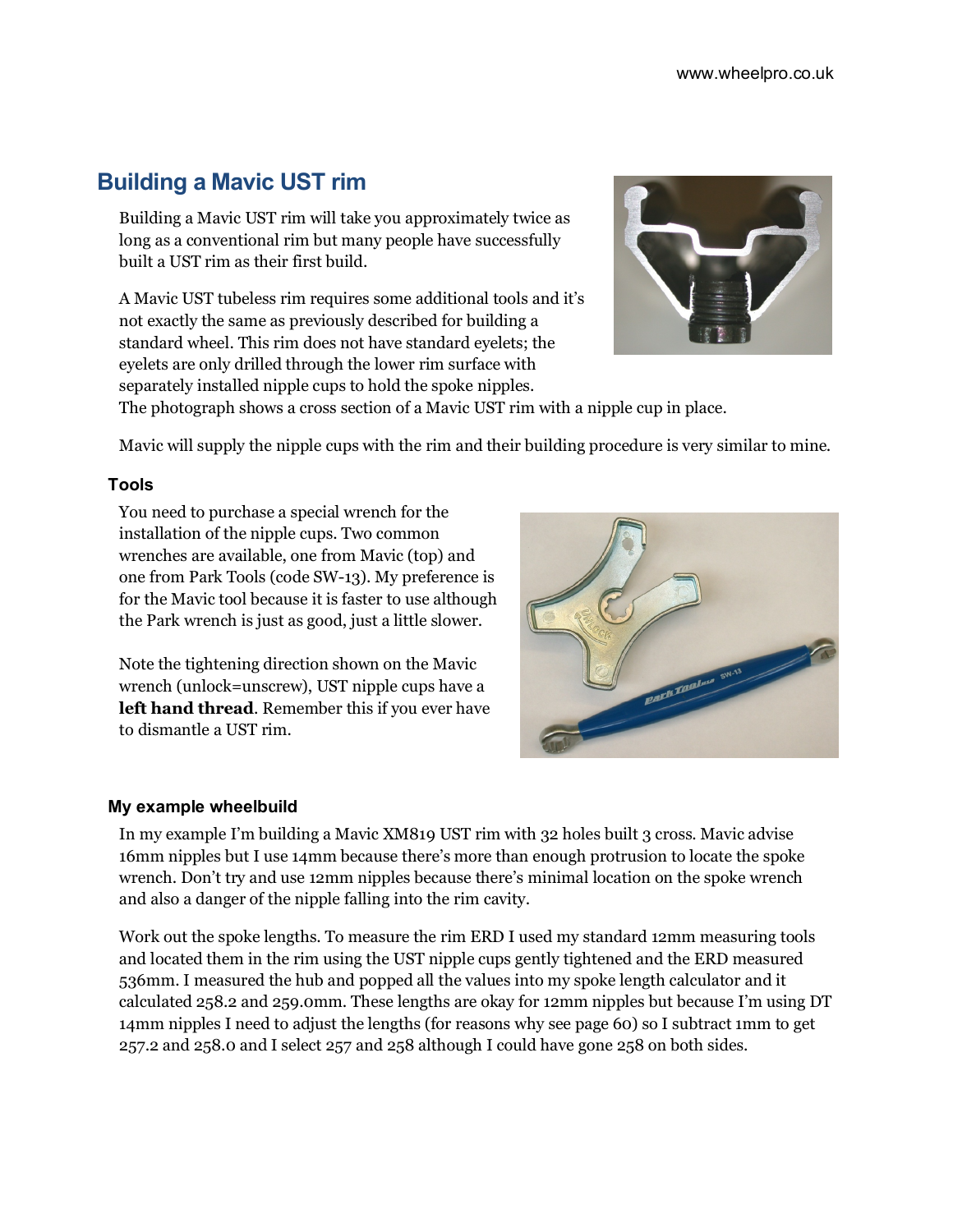# **Lacing**

**Lace everything dry**. Do not oil the spoke threads or nipple cups. The reason is you don't want to accidentally get oil on the threads of the nipple cup otherwise the adhesive applied to them after lacing will not work too well. Oil will be applied, but at a later stage.

The lacing procedure is virtually the same as shown in the lacing chapter starting on page 67. Place 8 spokes through the hub, then one at a time place a nipple cup over the spoke and screw a nipple onto the spoke a couple of turns. Thread the nipple cup into the rim just one turn remembering that it is a left hand thread.

The spokes will not protrude through the rim as shown in *lacing step 3* on page 69 and you need to place the spokes in a tangential direction soon after you start lacing. So after you've placed 3 spokes rotate the hub in the correct direction ensuring the spoke adjacent to the valve hole slopes away from it. Then continue to fully lace the wheel as previously described for lacing a conventional rim.

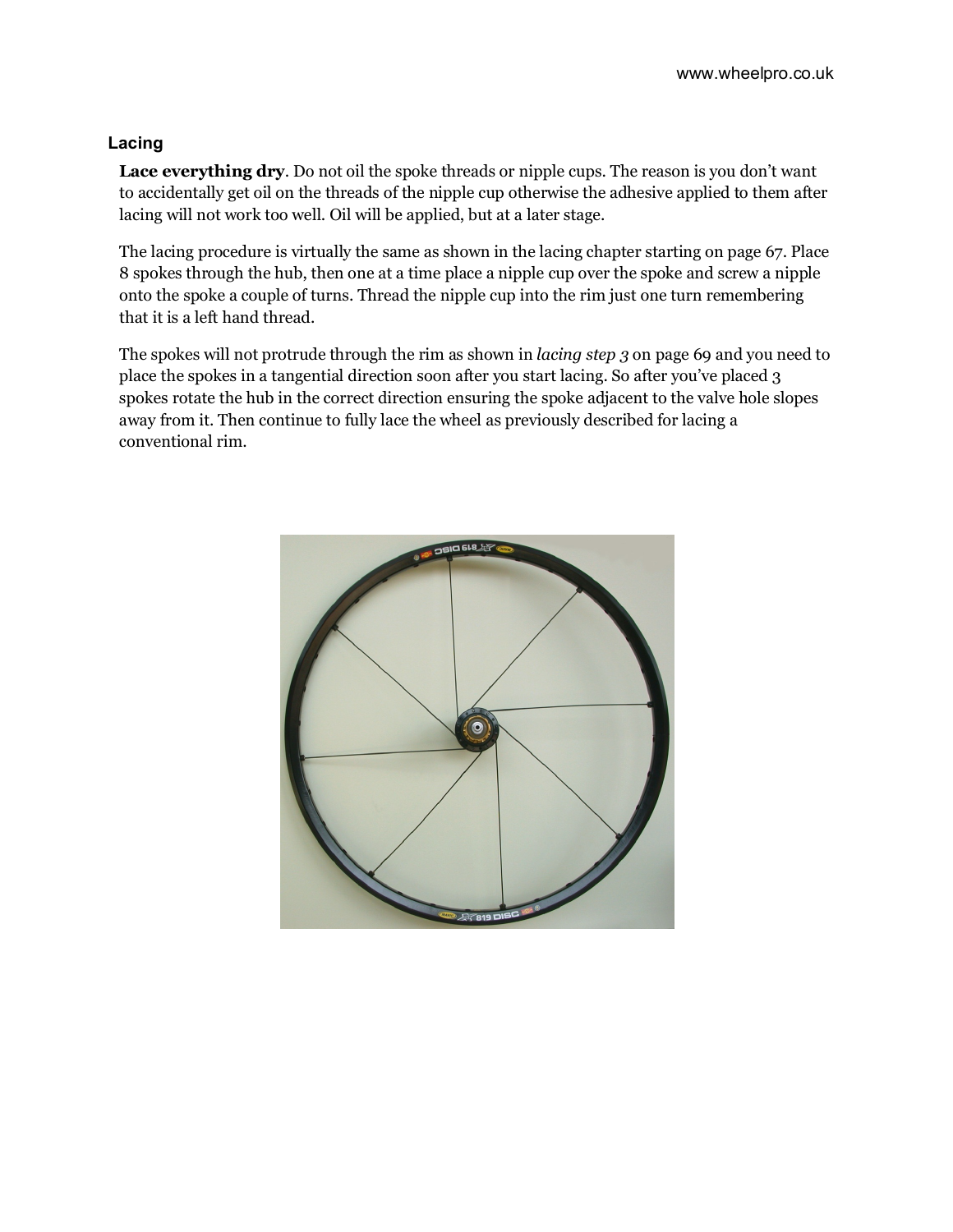## **Glue and tighten the nipple cups**

Mavic recommends *Loctite 243* and that's what I use, and a small 10ml bottle is easily available doesn't cost much. With the wheel placed in the truing stand put a small drop of 243 on each the exposed threads of the **nipple cups**.

Then tighten the cups in place. Mavic say use a torque of 5.5Nm, I'm not sure what that feels like but using the Mavic wrench I give it a firm twist (bit ambiguous), watch out if using the Park wrench because there's more leverage on that one and a danger of over tightening.



As a test I tried over tightening a nipple cup on an old rim and it failed with the nipple cup shearing. It took some effort and it was not possible with the Mavic wrench and I had to use the longer leverage of the Park wrench. This nipple cup was the standard issue one that came with the rim, Mavic also make a lighter aftermarket aluminium version which will no doubt shear with less force than I used here.



## **Oil the nipples and spoke threads**

After tightening the nipple cups you may find the spoke nipples have tightened themselves a little so you might need to loosen some of them to ensure the spoke threads are visible.

Place a drop of oil into the nipple cup and onto the spoke threads. I'm using standard motor engine oil contained in a squeeze bottle.

Give the wheel a spin to distribute the oil.